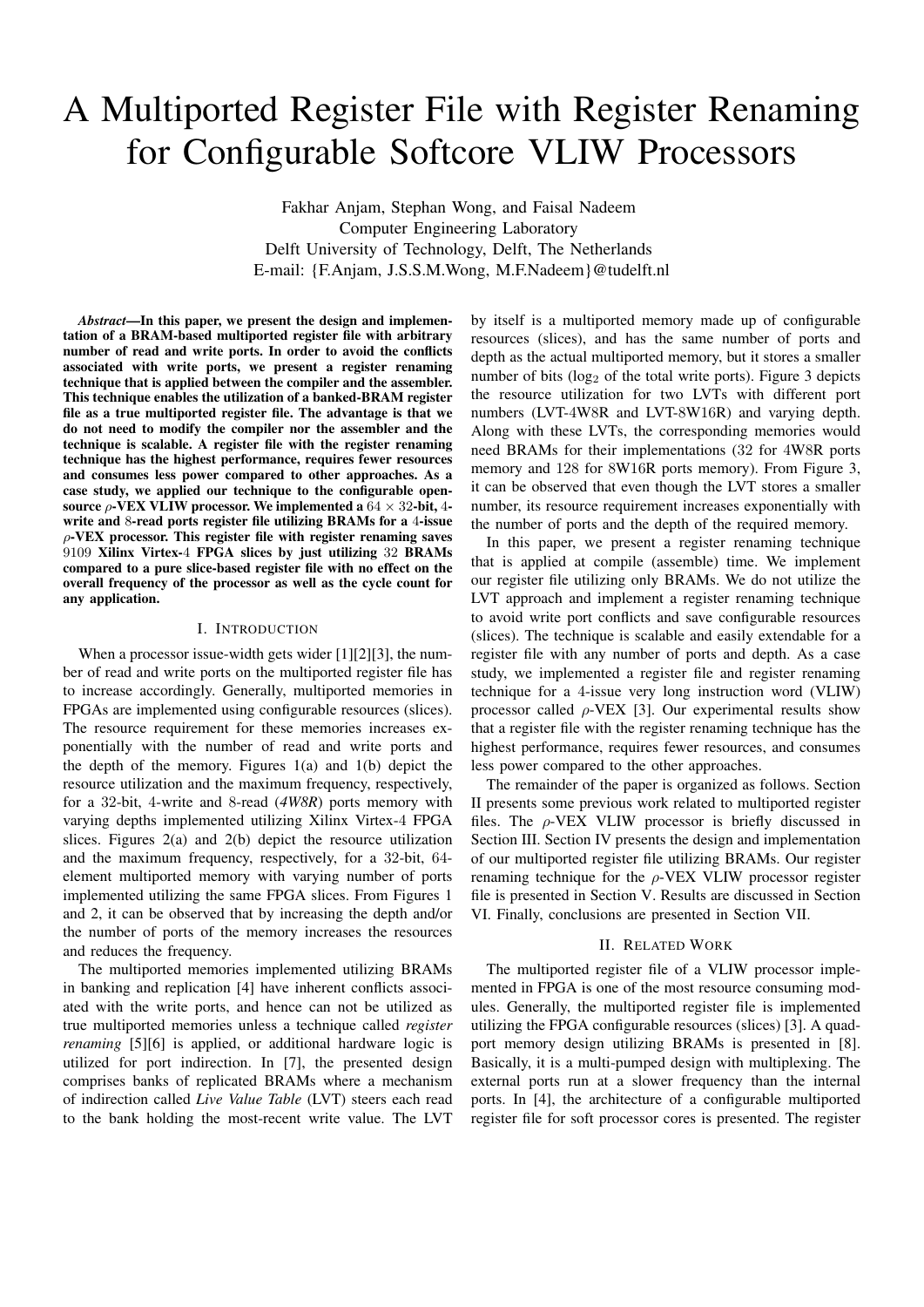

Figure 1: Resource utilization for a 4W8R ports memory implemented using FPGA slices

file is designed utilizing BRAMs. The design introduces write ports conflicts, and hence can not provide true multiported memories unless some additional hardware logic is utilized along with the BRAMs for port indirection or a register renaming technique is applied at either the hardware or software level. A quad-port memory implementation utilizing BRAMs is presented in [9]. The memory utilizes a mechanism of port indirection. In [7], the authors extended the technique of [9], and called it *Live Value Table* (LVT). The LVT is a multiported memory that keeps track of the write port number for each location of the multiported memory that is implemented utilizing BRAMs. The LVT is itself implemented utilizing configurable resources (slices) and has the same number of ports and depth as the actual multiported memory. Although the LVT-based design is very efficient, its resource requirement is likely to increase with the number of ports and depth of the memory up to an unacceptable value.

In this paper, we implemented a multiported register file utilizing only BRAMs. We do not utilize the LVT, and remove the write port conflicts with register renaming which is applied between the compiler and the assembler at static time. As a test case, we present the results for a 4-issue  $\rho$ -VEX VLIW processor. The advantage is that we do not need the extra resources as required by the LVT-based method, and we do not need to modify the compiler nor the assembler.



Figure 2: Resource utilization for 64-element multiported memories implemented using FPGA slices



Figure 3: Resource utilization for LVT-4W8R and LVT-8W16R ports

#### III. THE ρ-VEX VLIW PROCESSOR

The  $\rho$ -VEX is a configurable open-source softcore VLIW processor [2][3]. The instruction set architecture (ISA) is based on the VEX (VLIW Example) ISA [10], which is loosely modeled on the ISA of the HP/ST Lx [11] family of VLIW embedded cores. A VEX software toolchain including the VEX C compiler and the VEX simulator is made freely available by the Hewlett-Packard Laboratories [12], and can be utilized for architecture exploration. Different parameters of the  $\rho$ -VEX processor, such as the number and type of functional units (FUs), number of multiported registers (size of register file), number and type of accessible FUs per syllable, width of memory buses and different latencies can be changed. Additionally, it supports reconfigurable operations, as the VEX compiler supports the use of custom instructions via pragmas within the application code.

# IV. THE MULTIPORTED REGISTER FILE UTILIZING BRAMS

In this section, we present the design and implementation of a multiported register file with *W* write ports and *R* read ports. We additionally present the limitations and conflicts imposed by the design.

## *A. Design and Implementation*

The register file is designed utilizing the embedded BRAMs available in modern platform FPGAs. To provide portability among different vendors' FPGAs, we do not use specific vendor tools (such as the Xilinx CORE Generator) to instantiate the BRAMs. Instead, we use VHDL to define the BRAMs with the required aspect ratio and the number of ports of the register file. For our implementation, we utilized the Xilinx Virtex-4 *XC4VFX60-11FF1152* chip, which has 232 BRAMs of 18 kbytes each. The BRAMs on Virtex-4 are dual-ported, synchronous memory blocks, capable of storing 16, 384 data and 2, 048 parity bits that can be organized in various aspect ratios. Both ports on each BRAM are independent and each can be configured as either a read or a write port. Figure 4 depicts the organization of a  $64 \times 32$ -bit register file with 4 write ports and 8 read ports. In this design, each BRAM is configured as a  $64 \times 32$ -bit memory block with one read port and one write port.

In order to support multiple ports, the BRAMs are organized into banks and data is duplicated across various BRAMs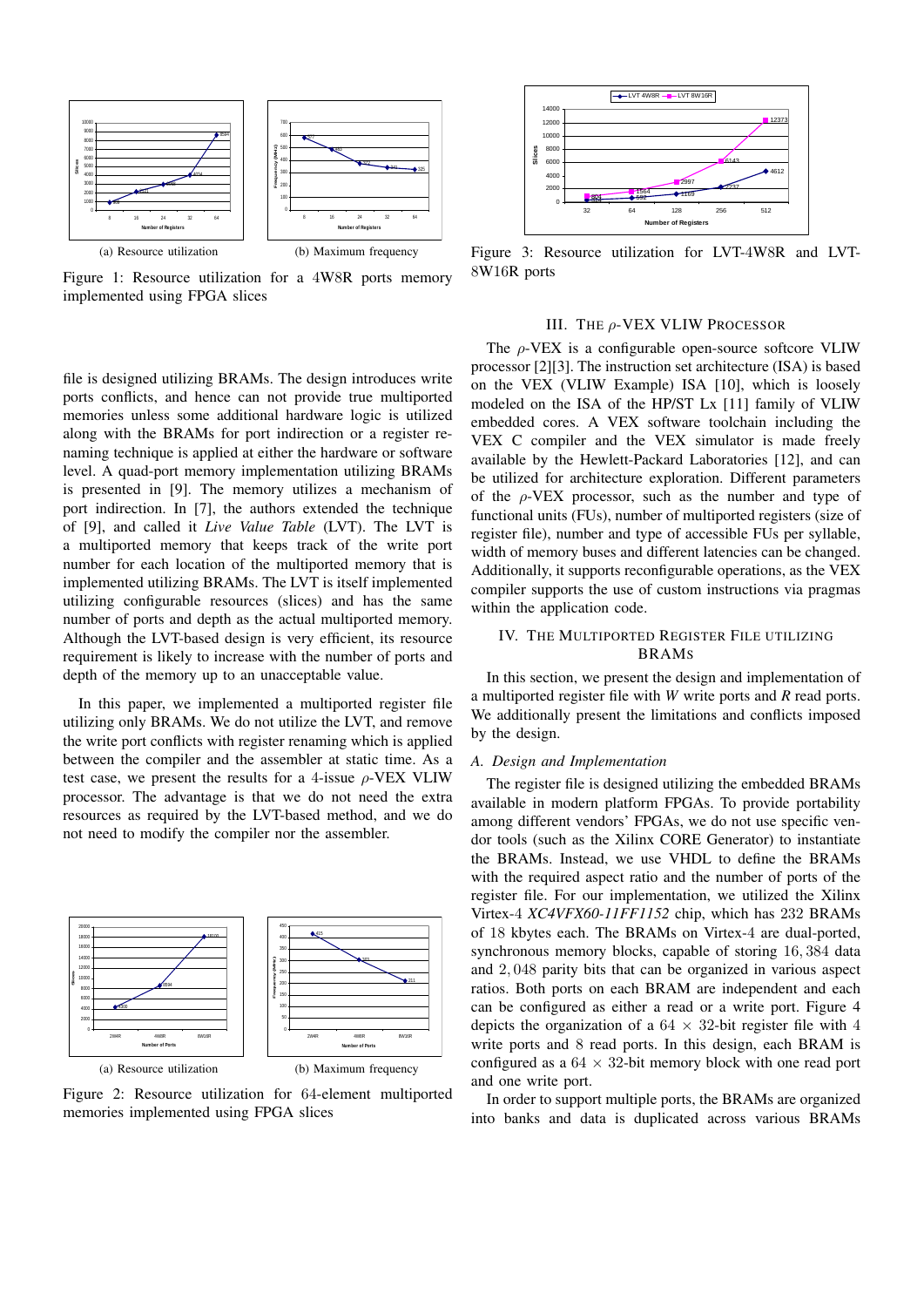

Figure 4: A 4W8R ports register file

within each bank. For a register file with 4-write and 8-read ports, we need 32 BRAMs distributed across 4 banks with 8 BRAMs per bank. Basically, in this design, the number of write ports defines the number of banks and the number of read ports defines the number of BRAMs per bank. For a register width of 32-bit, each BRAM can provide up to 512 such registers. Because register banks hold mutually exclusive sets of registers, they can be updated independently. Each register bank holds a separate write port, which can write to the registers dedicated to that bank.

In order to provide multiple read ports, multiple BRAMs are used within each register bank to store duplicate copies of the corresponding register subset. When register values are duplicated across BRAMs, the values of different registers can be read from different BRAMs simultaneously. Multiplexers are needed to provide access to the registers stored within each register bank.

#### *B. Design Limitations and Conflicts*

One of the main limitations of this banked-BRAM design of the multiported register file is associated with the write ports. This design influences the way registers and instructions are allocated and scheduled [4]. In this design, since registers are distributed across several banks associated with different write ports, registers must be allocated, and instructions scheduled in a manner that avoids contention for the write ports. Therefore, instructions cannot be scheduled to execute in parallel if they produce results in registers that belong to the same register bank. We remove this limitation by applying *register renaming* technique at software level, which is the main focus of this paper.

## V. THE REGISTER RENAMING TECHNIQUE: CASE STUDY FOR THE ρ-VEX VLIW PROCESSOR

A register renaming technique is used to serve different purposes. It is used to allow multiple execution paths without conflicts between different execution units trying to use the same registers. It allows out-of-order processing by avoiding unnecessary serialization of program operations imposed by the reuse of registers, thereby, improving the performance.

It is generally applied at hardware level such as the *Tag-Indexed* scheme and the *Reservation Station* scheme. Because these techniques are generally applied to allow out-of-order processing and these techniques consume considerable hardware resources, we do not use them as the  $\rho$ -VEX is an inorder processor system. The register renaming technique can also be applied at the compiler level. We do not modify the VEX compiler rather we apply the register renaming after the compiler at the assembler level. Applying the technique after compiler and at static time has the following advantages:

- It reduces the hardware cost and power consumption.
- It enhances the performance for an in-order machine because it is applied at static time, not at run time.
- All data dependencies are handled by the compiler and only register scattering need to be done to avoid the write ports conflicts making the design of the register renaming algorithm/tool very simple.

Before we discuss our register renaming tool, we first present our multiported register file and the connectivity of this register file ports with the functional units (FUs) of the  $\rho$ -VEX processor.

## *A. 4W8R Ports Register File for the* ρ*-VEX VLIW Processor*

The  $\rho$ -VEX is a parameterized VLIW processor. For this paper, we used a 4-issue processor. The register file is a  $64 \times 32$ -bit register file with 4-write and 8-read ports. We logically rename the registers as depicted in the Figure 4. Although each BRAM has 6-bit address bus, the total number of registers is 256, which is 64 times the total number of banks. This representation simplifies the register renaming design and guarantees that we always have free registers to rename.

## *B. Register Port Connectivity*

The 4-issue  $\rho$ -VEX VLIW processor can execute an instruction composed of 4 operations or syllables at a time. The processor has 4 parallel functional units (FUs) for execution. All FUs have an arithmetic logic unit (ALU), FU1 and FU2 have multipliers units (MUL) as well. FU0 has a control/branch unit (CTRL) and FU3 has a memory/load-store unit (MEM). Syllable0, syllable1, syllable2, and syllable3 are issued to FU0, FU1, FU2, and FU3, respectively. Write ports WP0, WP1, WP2, and WP3 of the register file are associated with FU0, FU1, FU2, and FU3, respectively. This means that syllable0, syllable1, syllable2, and syllable3 can only have a destination register from R1 to R63, R65 to R127, R129 to R191, and R193 to R255, respectively. Registers R0, R64, R128, and R192 are read-only registers with value 0 as specified by the VEX ISA [10].

#### *C. Multiple Pass Register Renaming Technique*

The VEX compiler is an optimizing compiler. It handles all data dependencies and extracts a high level of instruction level parallelism (ILP) from a source code. Based on the application, the compiler can generate an assembly code having 4, 3, 2, or 1 operation(s) per instruction. It is based on data and control dependencies, and the available ILP. The compiler makes use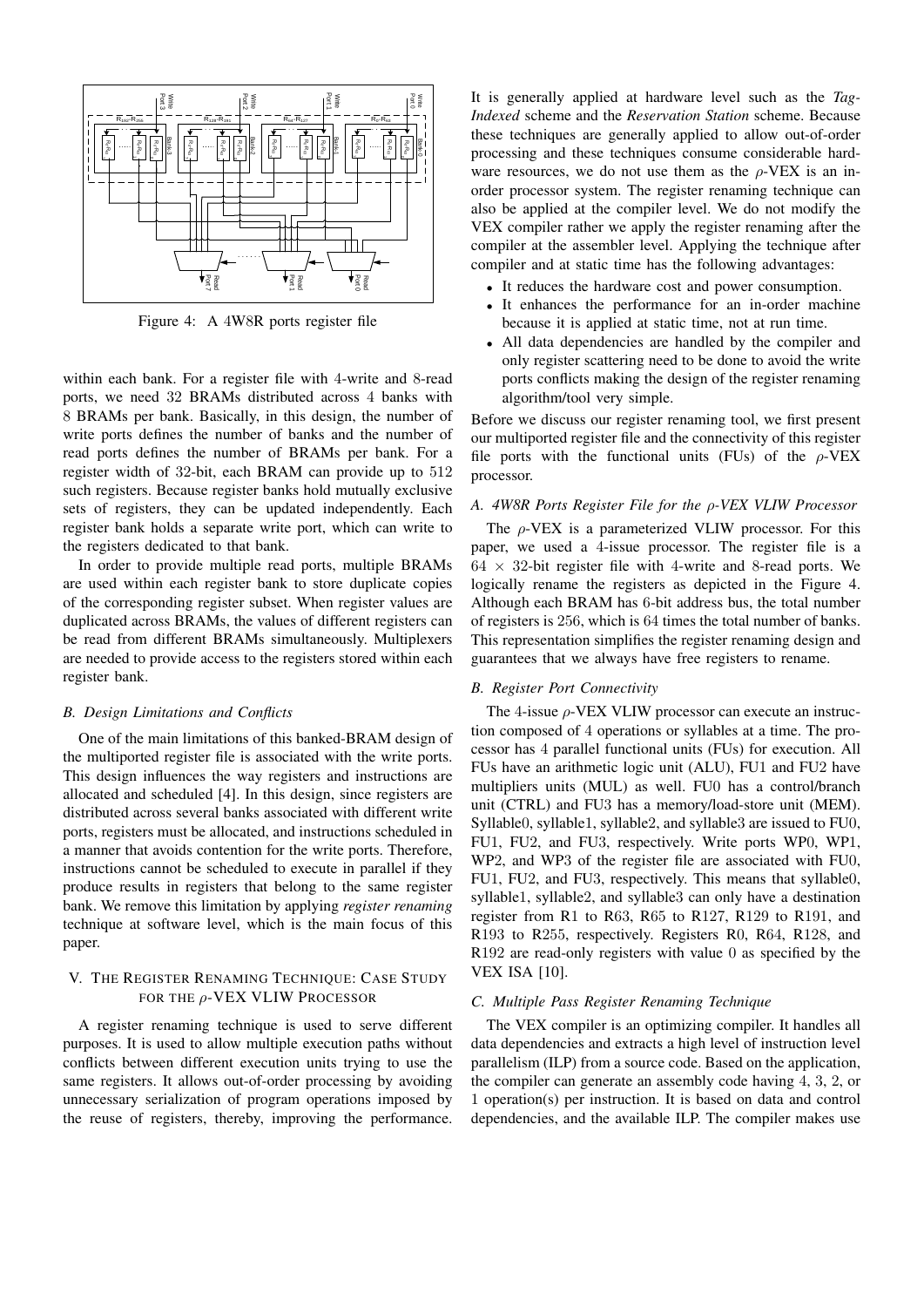of the available registers in a optimizing way according to the run-time architecture (RTA) [10]. The compiler can generate ALU, MUL, CTRL, MEM, or any other special operation in any order. It is the job of the assembler to direct an operation to its corresponding FU, and put NOPs (No Operations) for the unused syllables/operations. The main purpose of the register renaming is that within any instruction, no two operations should write to registers from a single register bank. The compiler uses 64 registers to generate the code, but our banked-BRAM register file provides 256 registers with 64 registers per bank.

The register renaming technique that we developed is based on a multiple pass algorithm. The tool is written in the C language. It takes the VEX assembly code as input and generates a register-renamed VEX assembly as output. Multiple passes are made in order to cover all possible conflicting conditions. The tool reads an instruction and parses its operations. It searches for the source and destination registers for all the operations of an instruction. It renames the destination registers for different operations in an instruction such that each operation could write to a separate register bank. A source register is renamed in a following instruction only, if that same register was renamed in an earlier instruction. The tool takes care of the following conditions while renaming the registers:

- An ALU operation can have a destination register from R1 to R255 excluding the read-only registers.
- A MUL operation can have a destination register from R65 to R191 excluding R128.
- A MEM operation can have a destination register from R193 to R255.
- A CTRL operation can have a destination register from R1 to R63.
- If there is a CTRL operation, no other operation in the same instruction can have a destination register from R1 to R63.
- If there is a MEM operation, no other operation in the same instruction can have a destination register from R193 to R255.
- If there is a MUL operation, no other operation in the same instruction can have a destination register from R65 to R127 or R129 to R191.

The tool utilizes different data structures for keeping track of the destination and source registers. A two-dimensional array of 2-by-64 characters is utilized to keep track of the old and new names of the destination registers for the entire input assembly code. Another array is utilized to keep track of all the registers in an instruction. Table I is utilized in renaming the destination registers. For example, if a destination register R2 needs to be renamed, the first choice would be R66, then R130, and then R194. This means that a multiple of 64 needs to be added when a destination register is being renamed. If any one of these registers is not available, or produce some other conflicts, then another first available conflict-free register number is selected. Source registers are renamed only by reading the array that keeps track of the destination registers.

Table I: Simplified register mapping

| Bank0 |     |     |     | - | 6 <sub>1</sub> | 62  | 63              |
|-------|-----|-----|-----|---|----------------|-----|-----------------|
| Bank1 | 64  | 65  | 66  | - |                | 26  |                 |
| Bank2 | 28  | 29  | 130 | ۰ | 189            | 190 | 19 <sup>1</sup> |
| Bank3 | 192 | 193 | 194 | ۰ | 253            | 254 |                 |

Having 64 registers in each bank guarantees that we always have a free register to rename and use it.

#### *D. Conflict Conditions*

In this section, we discuss some of the conflict conditions and show how these are removed by renaming registers.

*1) Simple Instruction:* When there is no loop generated within an instruction, register renaming becomes simple. It does not effect the previous instructions, and registers are renamed in a manner that no two operations have destination registers from a single register bank. For example, consider the following VEX assembly instruction composed of 4 operations:

\n
$$
\text{add } \$r0.2 = \$r0.1, \$r0.0
$$
\n  
\n $\text{add } \$r0.3 = \$r0.1, \$r0.0$ \n  
\n $\text{mpyll } \$r0.4 = \$r0.5, \$r0.6$ \n  
\n $\text{stw } 0 \text{x0} \times 0 \times 0 \times 0 = \$r0.1$ \n

In the VEX assembly, \$r0.\* represents the general-purpose register number \* in cluster number 0. \$b0.\* represents the branch register number \* in cluster number 0. In order to execute correctly, the tool renames the registers as presented below:

> *add \$r0.2 = \$r0.1, \$r0.0 add \$r0.67 = \$r0.1, \$r0.0 mpyll \$r0.132 = \$r0.5, \$r0.6 stw 0x0[\$r0.6] = \$r0.1*

*2) Loop/CTRL operation with a source register which is also the destination register in another operation of the same instruction:* Loops are generated with CTRL operations. Renaming registers in instruction forming a loop may affect registers in the previous instructions and therefore another pass of the algorithm is required to correct this effect. Consider the following example code having few VEX instructions:

$$
mov \$r0.2 = -40
$$
  
\n
$$
mov \$r0.8 = \$r0.0
$$
  
\n
$$
...
$$
  
\n
$$
LABEL: ample \$b0.0 = \$r0.2, 3
$$
  
\n
$$
add \$r0.2 = \$r0.2, 4
$$
  
\n
$$
...
$$
  
\n
$$
...
$$
  
\n
$$
goto LABEL
$$

In the first pass, the tool will rename register *\$r0.8* in the first instruction. But when it parses the instruction with *LABEL*, it finds a conflict for *\$r0.2* which is used as a source as well as a destination register. When *\$r0.2* is renamed here, a second pass of the tool is required in order to rename *\$r0.2* in the previous instruction. The correct code is presented below:

$$
mov \$r0.66 = -40
$$
  
\n
$$
mov \$r0.136 = \$r0.0
$$
  
\n
$$
;;
$$
  
\n
$$
LABEL: ample \$b0.0 = \$r0.66, 3
$$
  
\n
$$
add \$r0.66 = \$r0.66, 4
$$
  
\n
$$
;;
$$
  
\n
$$
;;
$$
  
\n
$$
goto LABEL
$$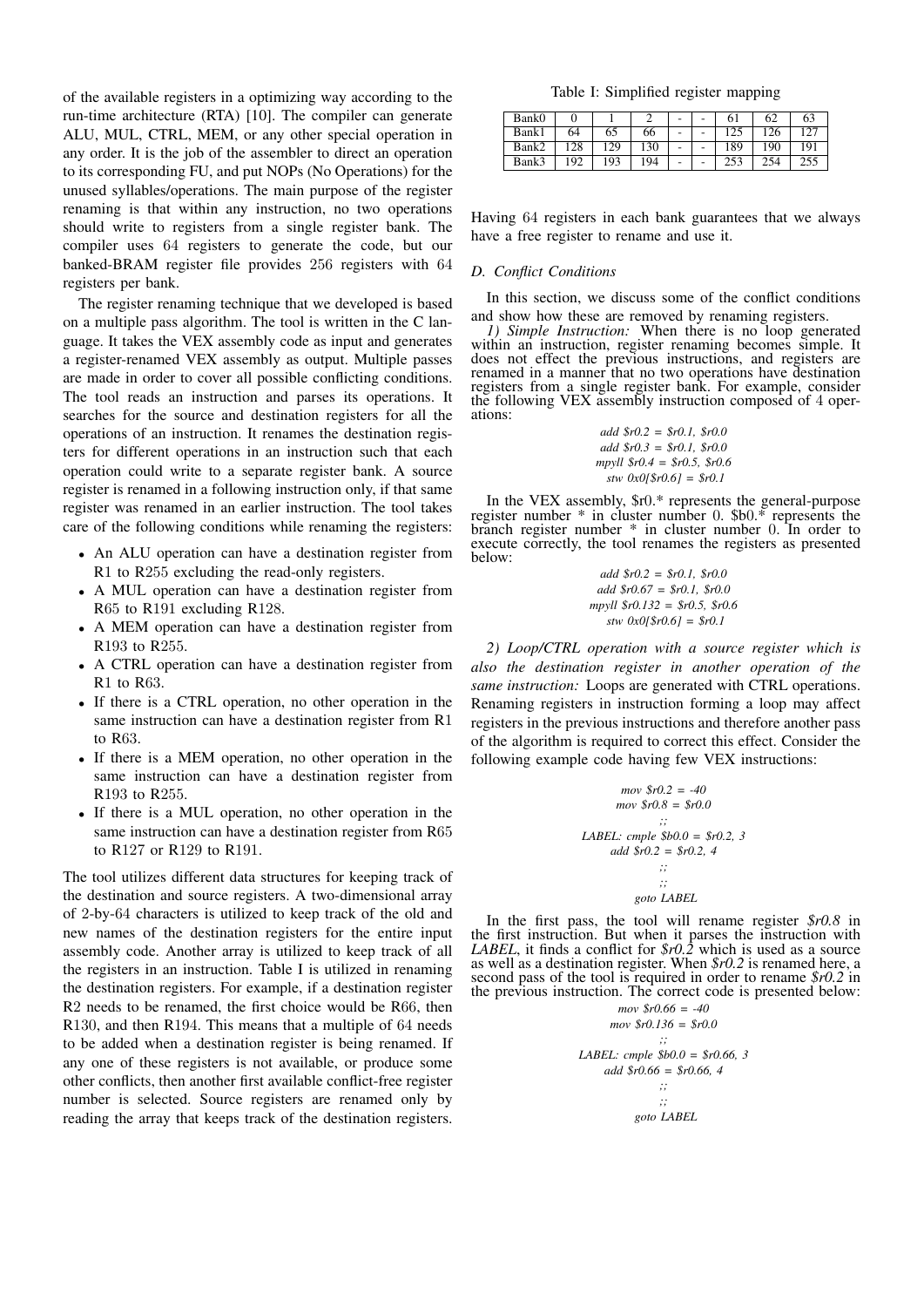*3) CTRL operation with another operation in the same instruction which has a destination register from bank0:* Consider the following example:

#### *mov \$r0.3 = \$r0.0 goto LABEL*

As the CTRL operation goes to FU0, therefore, no other operation in the same instruction can have a destination register from bank0. This register is renamed to the next available register from a different bank as presented below:

$$
mov \$r0.67 = \$r0.0
$$
  
goto LABEL

*4) Destination register for a MEM operation should always be renamed:* Consider the following example:

$$
ldw \$r0.2 = 0x0[\$r0.1]
$$
  
add \\$r0.3 = \\$r0.0, 1

As the MEM operation goes to FU3, and the compiler would always generate registers from R0 to R63 which belong to bank1 in our case, therefore, the destination register for a MEM operation should always be renamed to a register in bank3 as presented below:

$$
ldw \$r0.194 = 0x0[\$r0.1]
$$
  
add \\$r0.3 = \\$r0.0, 1

*5) Destination register for a MUL operation should always be renamed :* Consider the following example:

\n
$$
\text{add } \$r0.2 = \$r0.1, \$r0.0
$$
\n  
\n $\text{mpyll } \$r0.3 = \$r0.7, \$r0.8$ \n  
\n $\text{mpyhh } \$r0.4 = \$r0.7, \$r0.8$ \n  
\n $\text{add } \$r0.5 = \$r0.1, \$r0.0$ \n

As the MUL operation goes to FU1 or FU2, and the compiler would always generate registers from R0 to R63 which belong to bank1 in our case, therefore, the destination register for a MUL operation should always be renamed to a register in bank1 or bank2 as presented below:

| add $$r0.2 = $r0.1, $r0.0$      |  |
|---------------------------------|--|
| $mpvll$ $$r0.67 = $r0.7, $r0.8$ |  |
| mpyhh $$r0.132 = $r0.7, $r0.8$  |  |
| add $$r0.197 = $r0.1, $r0.0$    |  |

#### *E. Scalability of the Approach*

The design of a multiported register file is only limited by the number of BRAMs available in an FPGA. Implementing a register file with *W* write ports and *R* read ports would require  $W \times R$  BRAMs distributed across *W* banks with *R* BRAMs per bank. Our register renaming technique is scalable and can be easily extended for any number of ports and depth of a register file.

#### *F. Application Development Framework*

To optimally utilize the  $\rho$ -VEX VLIW processor, we present an application development framework. An application program written in C is compiled with the VEX compiler to generate the VEX assembly. The compiler is directed to generate code for 64 registers. The compiler generated assembly

code is passed through our register renaming tool, which resolves the conflicts for the write ports and renames registers in the conflicting instructions. The tool utilizes 256 registers during renaming, as each of the 4 banks provides 64 registers. The output of the tool is again a VEX assembly code. The register-renamed assembly code is then assembled with the  $\rho$ -VEX assembler [3] to generate an executable for the  $\rho$ -VEX processor.

#### VI. RESULTS AND DISCUSSION

#### *A. Implementation Results*

We utilized the Xilinx Virtex-4 *XC4VFX60-11FF1152* FPGA chip available on the *ML410* development board. Figures 5(a) and 5(b) depict the configurable resource (slice) requirement and the maximum frequency, respectively, for a *4W8R* ports LVT-based and our banked-BRAM register files (register renaming) with varying depth. Figures 5(c) and 5(d) depict the slice requirement and the maximum frequency, respectively, for *8W16R* ports LVT-based and banked-BRAM register files with varying depth. From these figures, it can be observed that the resource requirement for the LVT-based register file increases exponentially with the number of ports as well as with the number of registers for the same number of ports. For the banked-BRAM register file, the resource requirement does not vary with the number of registers for the same number of ports. In addition to the slices, the *4W8R* and *8W16R* ports register files need 32 and 128 BRAMs, respectively. It can be further observed that the frequency for the LVT-based designs reduces with the number of ports as well as with the number of registers for the same ports, while frequency for the banked-BRAM register files remains



(c) Resource utilization (8W16R)

(d) Maximum frequency (8W16R)

Figure 5: Resource utilization for 4W8R and 8W16R ports register